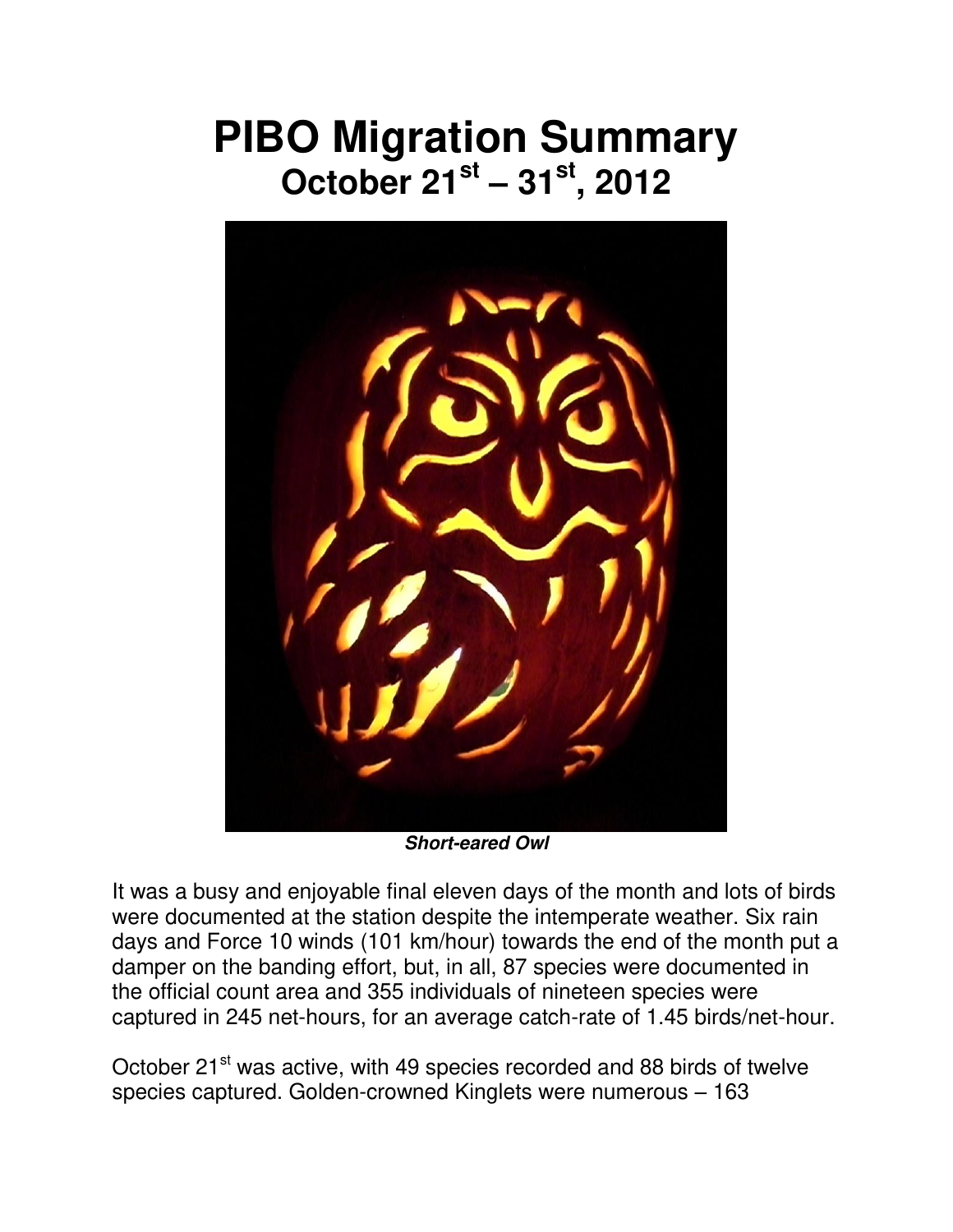recorded (28 captured) – along with 53 Dark-eyed Juncos, 44 Whitethroated Sparrows, and 40 Yellow-rumped Warblers. Eight sparrow species were tallied on the day. Fifty species were noted on the 22<sup>nd</sup> including a Northern Saw-whet Owl banded first thing in the morning – the first of the Fall – along with moderate numbers of kinglets, creepers, Hermit Thrushes, and nine sparrow species.

Steady rain, south winds, and warm conditions (17° C at dawn) on the 23<sup>rd</sup> made for a fairly quiet morning apart from a good push of 289 American Robins heading south off the tip on census along with 1800 European Starlings, 600 blackbird spp., and two Chimney Swifts. Another 2800 starlings and 179 robins were noted on October  $24<sup>th</sup>$  along with 29 Eastern Bluebirds, 37 Pine Siskins, and an adult female Peregrine Falcon. Similar conditions on the  $25<sup>th</sup>$  produced the first Horned Grebes (28) of the Fall, 25 Killdeers, and some more diurnal migration on the census including 34 Cedar Waxwings, 18 Horned Larks, and 13 American Pipits. Another rainy day on October 26<sup>th</sup> made for a fairly uneventful morning apart from the arrival of the first Red-breasted Mergansers of the season.

Although the wet weather continued into October  $27<sup>th</sup>$ , the temperature dropped to 8° C and some steady north winds made for a busy morning. Fifty-six species were during the official count period and 63 birds of thirteen species banded in just nineteen net-hours (3.32 birds/net-hour). Golden and Ruby-crowned Kinglets showed up in good numbers (115 and 29 individuals recorded, respectively) as well as lots of juncos (142), American Crows (120), Yellow-rumped Warblers (59), White-throated Sparrows (42), and a record-late Eastern Wood-Pewee. Fall-firsts included American Black Duck, Bufflehead and American Tree Sparrow.

October 28<sup>th</sup> was the most active morning for banding during the summary period – 134 individuals of ten species were captured in 33 net-hours (4.07 birds/net-hour). Kinglets led the way with 43 Golden-crowned and 19 Rubycrowned banded, along with 25 banded Yellow-rumps, 12 American Goldfinches, and 9 Hermit Thrushes. Other highlights on the day included 35 Horned Grebes, 272 American Crows, and a single Clay-colored Sparrow. The initial effects of Hurricane Sandy were felt on the 29<sup>th</sup>, with continuous rain throughout the day and north winds building to 50 knots by late-afternoon. The netting effort was a write-off and just the census was completed. While just 38 species were recorded, they included a near